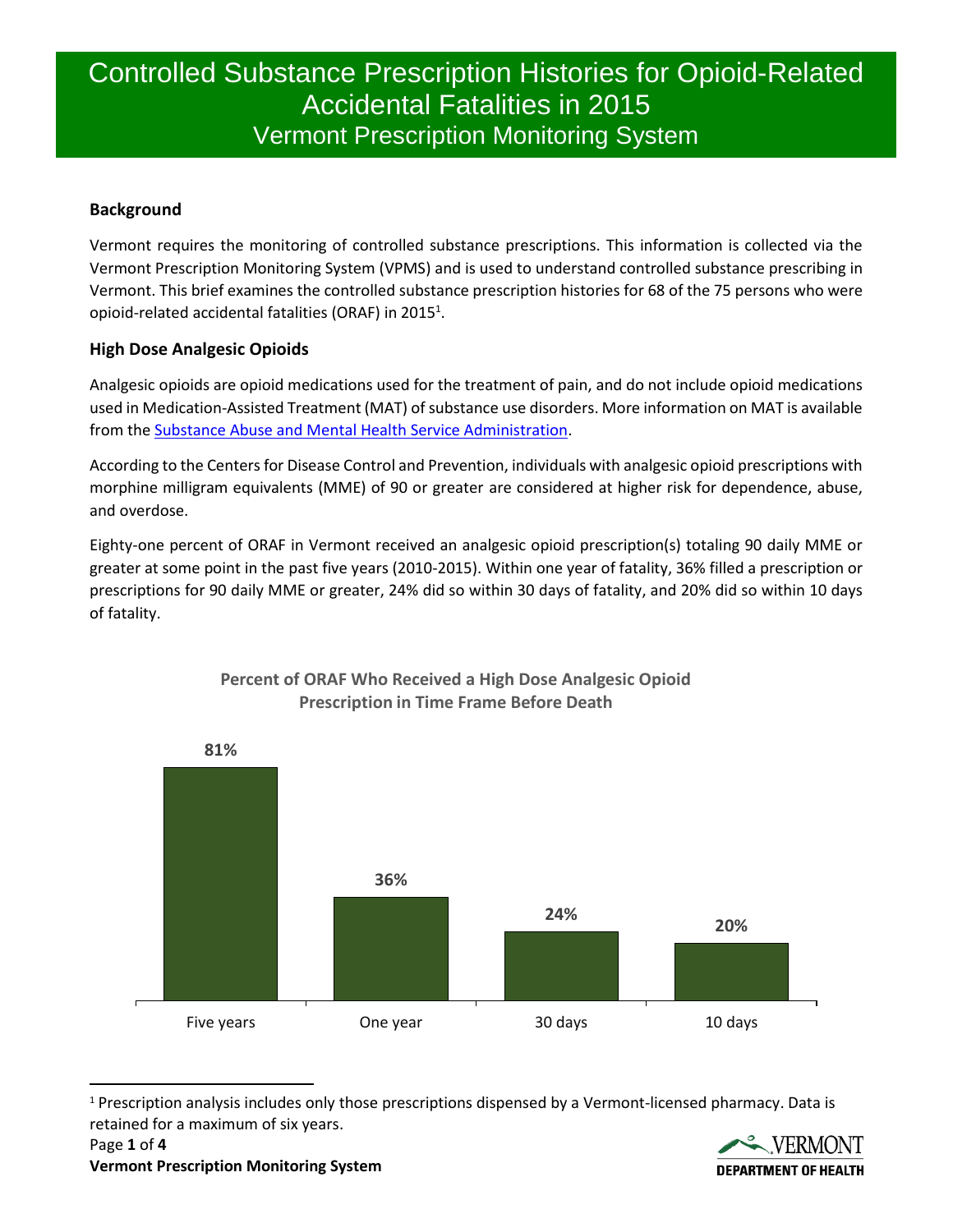# **Overlapping Prescriptions**

Overlapping analgesic opioid and benzodiazepine prescriptions are also identified by the CDC as particularly problematic due to the increased risk of accidental overdose.

Overlapping analgesic opioid-benzodiazepine prescriptions were dispensed to 33% of ORAF at some point in the past five years. Twenty-one percent received overlapping prescriptions in the year prior to fatality, 13% received overlapping prescriptions within 30 days of fatality, and 9% within 10 days of fatality.

**Percent of ORAF With Overlapping Analgesic Opioid/Benzodiazepine** 



In addition, among ORAF individuals who received both analgesic opioids and benzodiazepine prescriptions 30 days prior to fatality, an average of 31 days of overlapping prescriptions was prescribed.





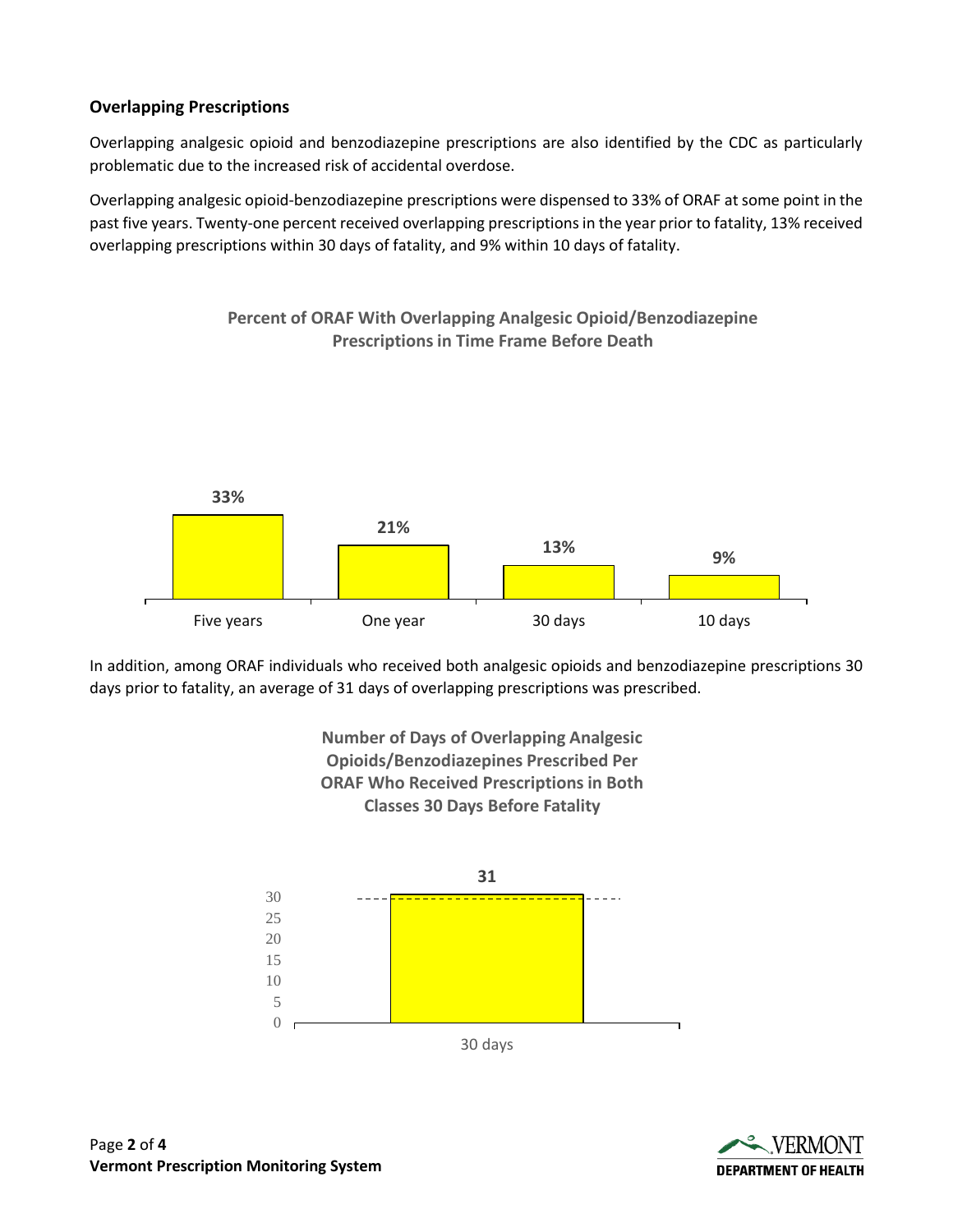#### **Individuals**

VPMS indicates that over four out of five ORAF received opioid prescriptions at some point in the last five years. Forty-four percent filled an opioid prescription within one year of death, 25% within 30 days of death, and 20% within 10 days of death. More than half of ORAF received sedative prescriptions in the past five years.



## **Prescriptions**

Opioids were nearly two-thirds of all controlled substances dispensed to ORAF individuals (65%). This proportion is even higher for prescriptions filled by ORAF individuals within 10 days of fatality, which means that these prescriptions were most likely active at the time of death. This is significantly different from the whole of prescriptions in VPMS, where approximately half of all prescriptions were opioids.